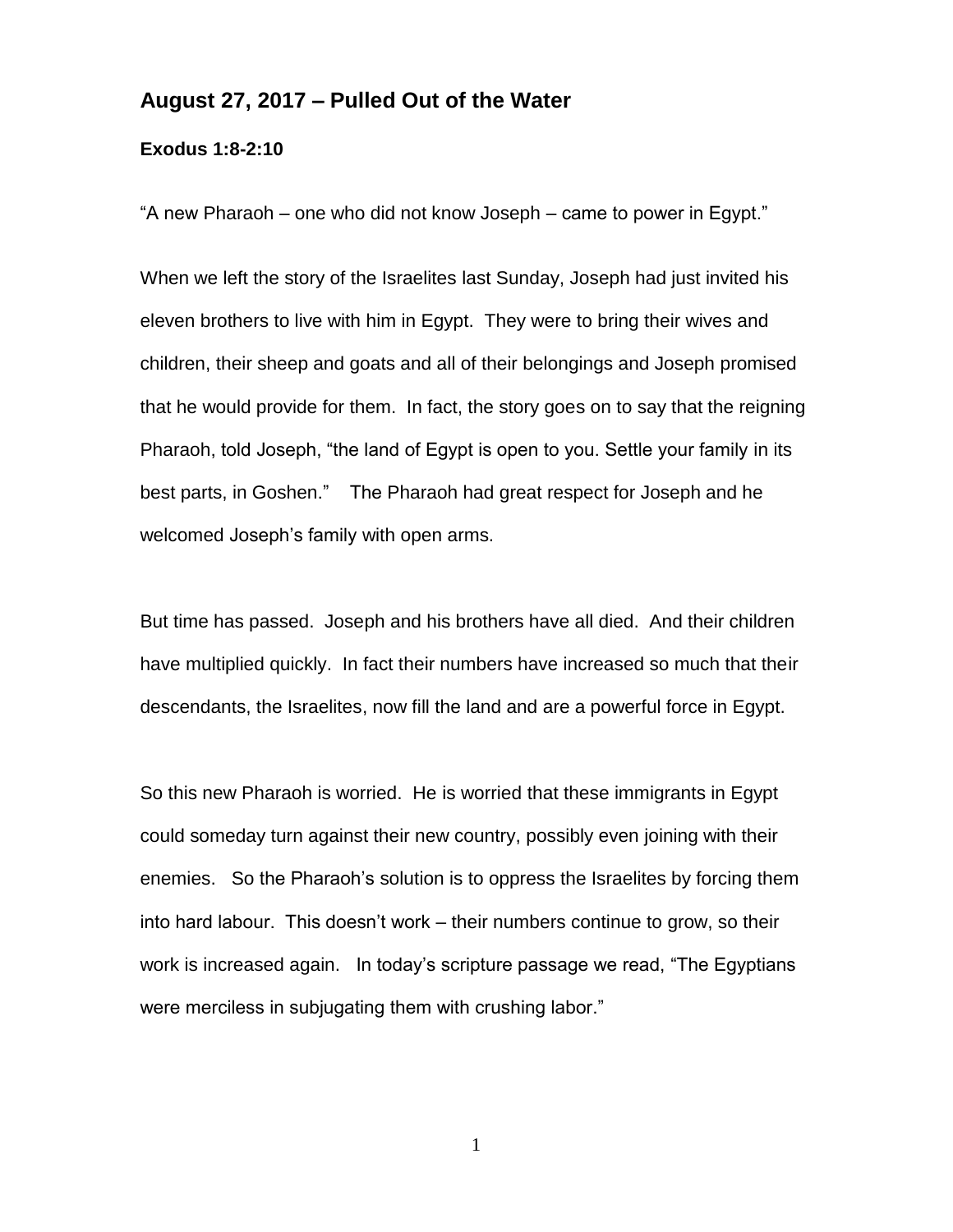But the Pharoah is still worried, so he goes to the midwives who deliver the Hebrew babies. He goes to Shiprah and Puah and asks them to kill every Hebrew boy as the baby is being born. This plan doesn't work either, so the Pharaoh commands that every boy born to the Israelites be thrown into the Nile.

It's hard to imagine such cruelty, such blatant disregard for human life. It would be easy to call the Pharaoh paranoid, to write him off as a dictator, a despot, a crazy-man. But it's not hard to find similar stories in our own history. In 1910, Duncan Campbell Scott, the Canadian government official in charge of Indian Affairs wrote the following statement about residential schools. He said,

It is readily acknowledged that Indian children lose their natural resistance to illness by habitating so closely in these schools, and that they die at a much higher rate than in their villages. But this alone does not justify a change in the policy of this Department, which is being geared towards the final solution of our Indian Problem. [https://www.ictinc.ca/blog/10-quotes](https://www.ictinc.ca/blog/10-quotes-john-a.-macdonald-made-about-first-nations)[john-a.-macdonald-made-about-first-nations](https://www.ictinc.ca/blog/10-quotes-john-a.-macdonald-made-about-first-nations)

And if we're looking for fear and paranoia regarding minority groups in North America we don't have to search historical documents. All we have to do is open a newspaper or read the headlines on our newsfeed. We have a United States President spewing words of hatred and paranoia on a regular basis. His attempt to block Muslim immigrants and his ban of transgender people in the military are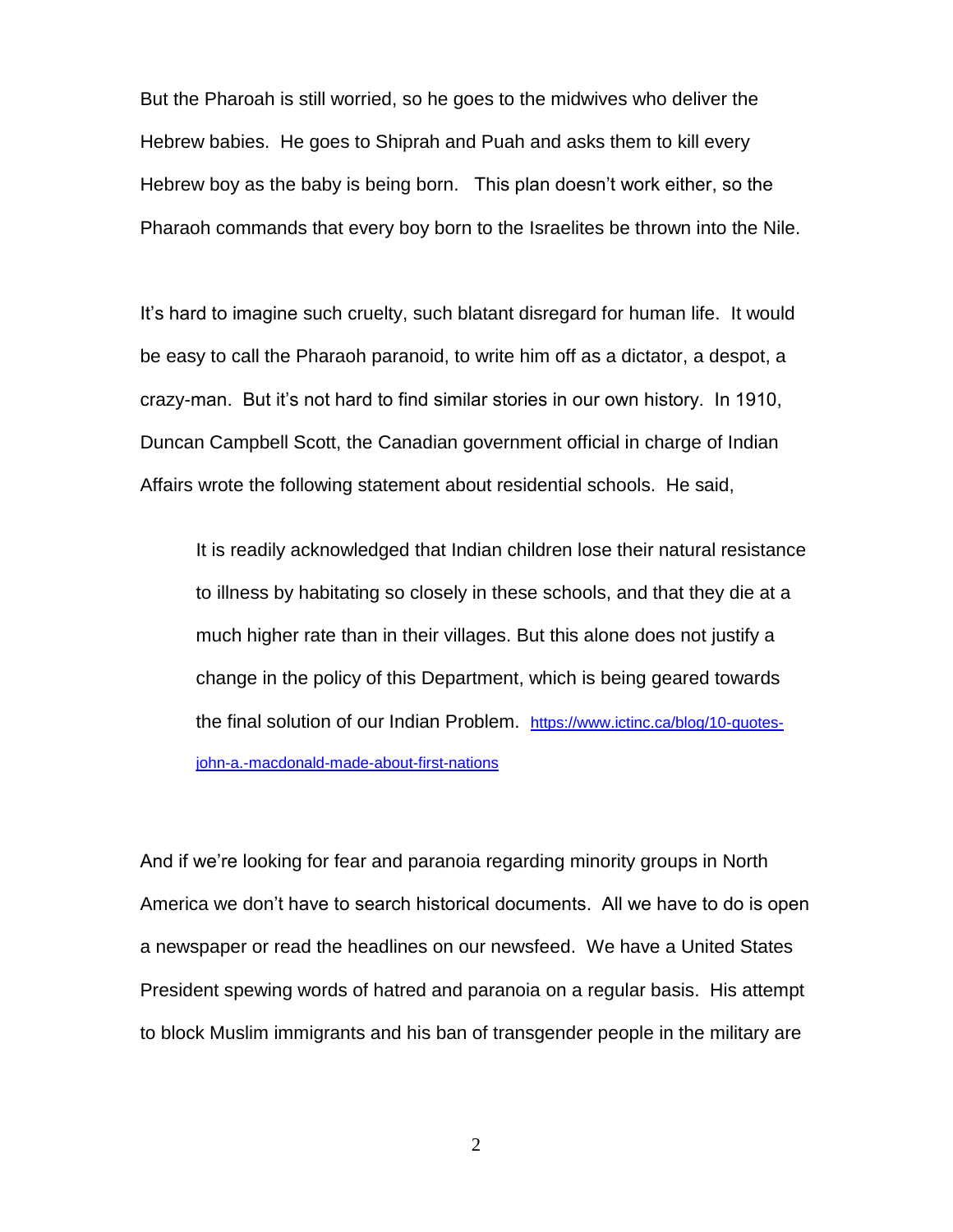just two examples of how this leader is using his position of power to oppress those who are different, to suppress those who do not fit his view of the norm.

In today's story from Exodus, we have characters who work against the actions of the Pharaoh. First, you have the two midwives: Shiprah and Puah. It's interesting to note that these midwives were most likely Egyptian. It would be very unlikely for the Pharaoh to approach Hebrew women and expect them to follow his command. But these Egyptian women ignored his request and they allowed the Hebrew boys to live. They did this knowing that disobeying the Pharaoh put their lives at great risk. And then they came up with a wonderful excuse for their failure. They said, "These Hebrew women are different from Egyptian women; they are more robust and deliver even before the midwife arrives."

Then you have to consider Moses' mother. She hid her baby for three months and then she did the unthinkable… she placed him in a basket in the Nile. Who knows what the punishment would have been had the Pharaoh's agents discovered her deceit! But it was the only way she could save her baby.

And then there was Moses' sister. She was told to watch her baby brother as he floated in the reeds by the banks of the Nile. She was also at great risk if the wrong person discovered her with the baby in a basket. And when her brother was discovered, she was quick enough to suggest her mother as wet nurse.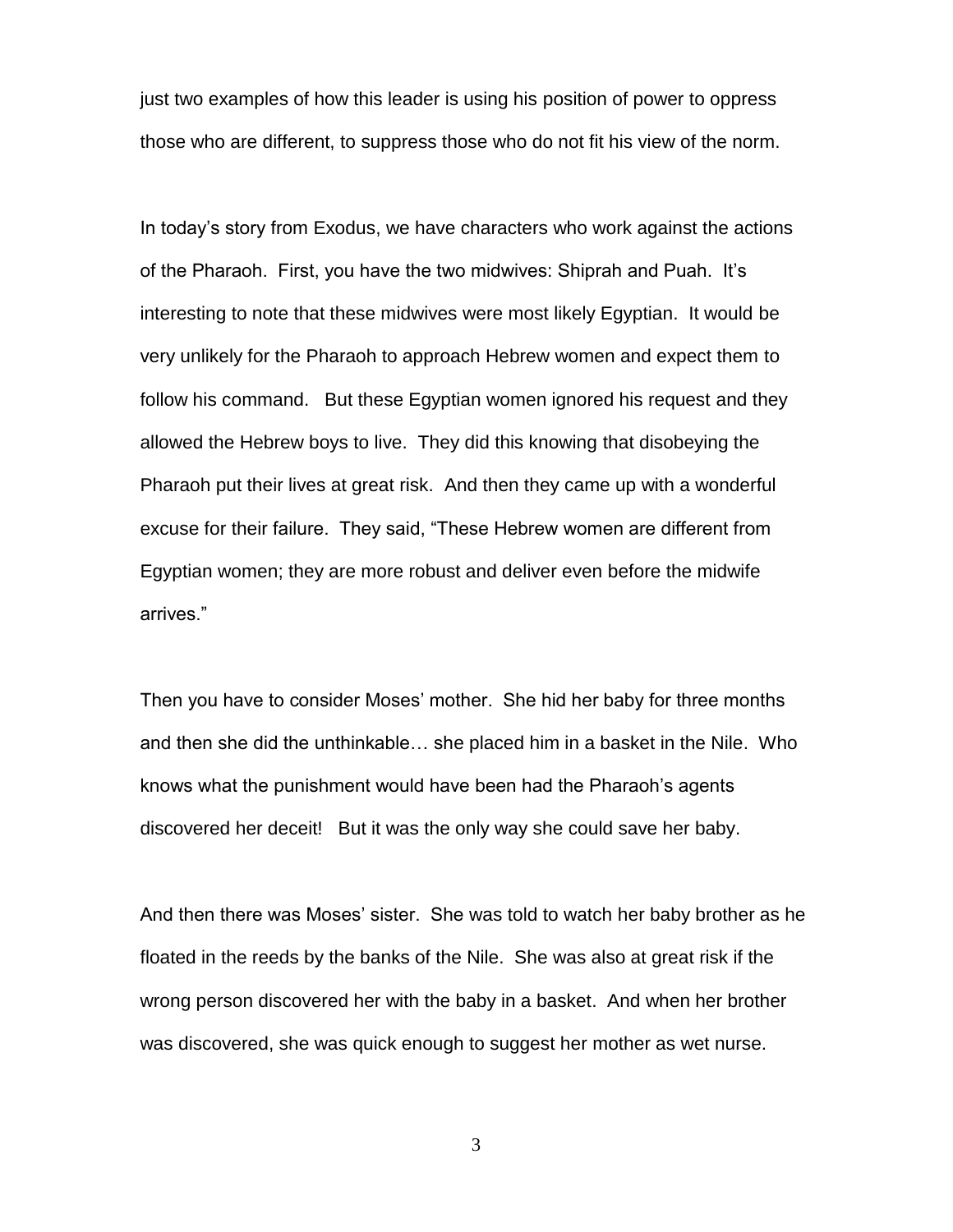And finally let's consider Pharaoh's daughter. I always find it amazing that her father allowed her to keep an Israelite baby. I wonder what he thought of her plans for adoption. What kind of risk was she taking when she had Moses pulled out of the water?

So I have to ask myself. Who is the baby that needs to be pulled out of the water in 2017? What should we be doing to help make that happen?

Let's look at the first question – it's not as hard to answer. Who is the baby? Well let's focus on the issue that has been in the news for last couple of weeks. We have people who identify as alt-right (followers of Nazis and even the KKK) who are marching in the streets of our North American cities. So our baby in the water is someone that the alt-right would target. In general, that means anyone who isn't a Christian white male. The baby that needs to be pulled out of the water is Jewish and Black and Female and Muslim and LGBTQ.

So what should we be doing to help make that happen? The Internet is filled with attempts to answer that question. Churches all over North America, especially in the United States, are asking it. Groups in universities are asking it. People on coffee row are asking the same question. What should we be doing?

The reality is that there are good, better, and unhelpful ways in which we can attempt to pull this baby out of the water. I question whether direct confrontation with the alt-right is helpful – especially when that confrontation leads to violence.